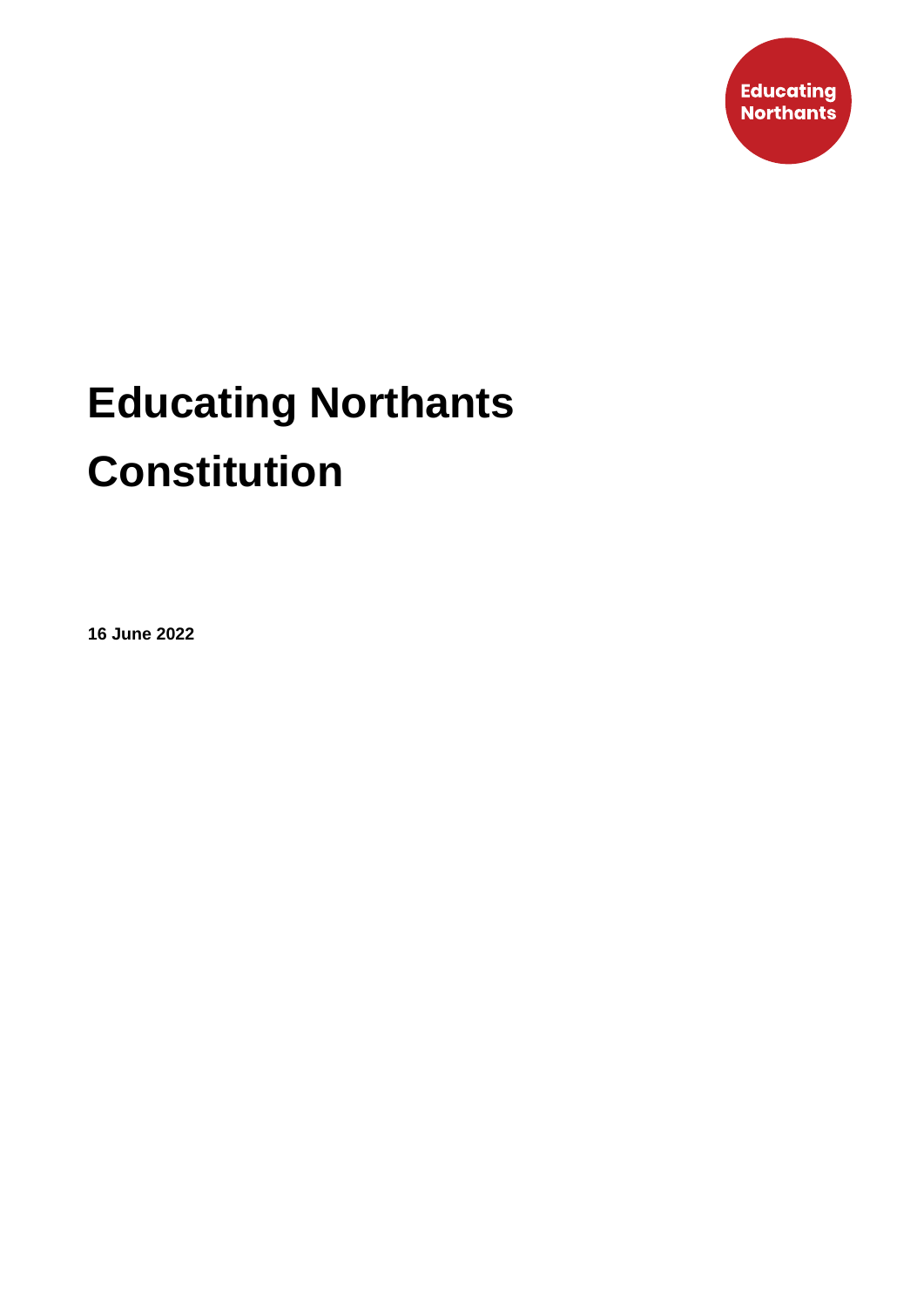#### **1 Background**

**1.1** We are a movement of local teachers and educators who believe in Northamptonshire and are optimistic and aspirational for its future.

**1.2** We represent educators and children across all schools and all settings in the county, from nursery through to colleges and the university. We aim to be a non-partisan group and all educational philosophies, political views and perspectives are welcome.

**1.3** Educating Northants was formed in 2019 and organised an inaugural conference in Northamptonshire, hosted at University of Northampton. Since then, it has organised a number of other activities including 'Ned Talks' and an online conference in March 2021. It has a social media presence on Twitter and Facebook.

## **2 Aims and objectives**

**2.1** The overarching aim of Educating Northants is to celebrate the work of teachers and schools by facilitating meaningful and sustained collaboration between educational settings in our county.

## **2.2 Specific objectives are**:

**2.2.1** To promote the work of teachers and schools in Northamptonshire and telling a good news story about education in Northamptonshire.

**2.2.2** To provide a forum for Northamptonshire educators to collaborate and learn from each other.

**2.2.3** To strengthen the relationships between teachers, schools and other educational settings within Northamptonshire.

**2.2.4** To raise the national profile of Northamptonshire, its schools and teachers in the national educational debate and to contribute towards Northamptonshire being seen as a desirable place to live and teach.

#### **3 Governing Structure**

**3.1** Educating Northants is not a constituted legal entity such as a charity or a company limited by guarantee. It exists as an informal group/structure made up of volunteers with the primary purpose of organising a biennial education conference and other informal educational activity in Northamptonshire.

**3.2** Each year in April, a **steering group** of between 4 and 6 people will be confirmed who share overall responsibility for Educating Northants. This group will take overall responsibility for ensuring that the activity that takes place under the Educating Northants brand is consistent with its partnership aims and objectives listed in section 2.

**3.3** The current steering group membership for 2022/23 is: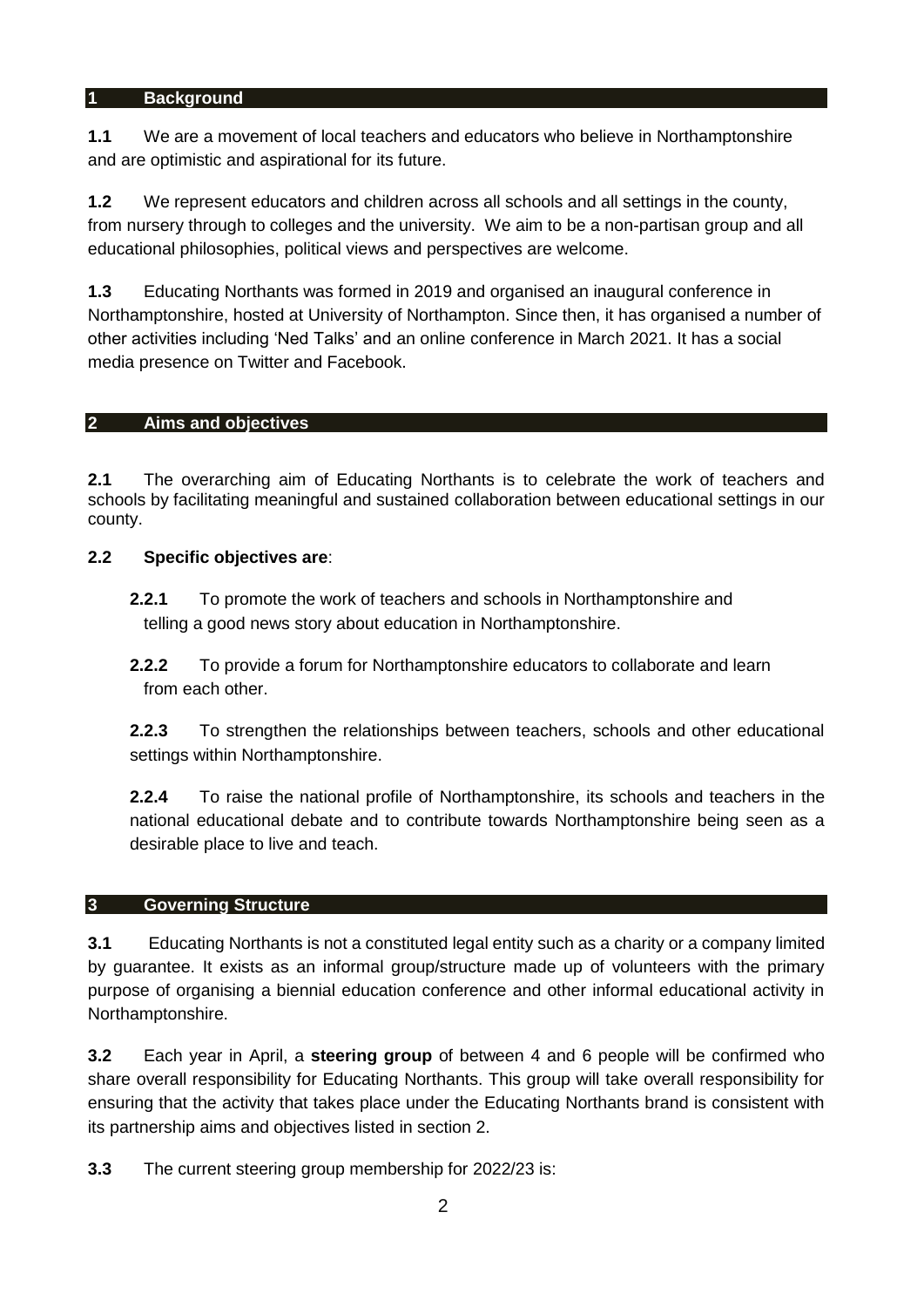#### **J. Davenport J. Giovanelli E. Gray C.Taboada-Naya**

**3.4** Alongside the steering group, there will also be a **conference organisation group** which will be set up in advance of each conference.

One of the Educating Northants steering group members will be elected as chair for the conference organisation group and will have oversight of this group, ensuring that the conference is successful and operates within the partnership aims and objectives listed in Section 2.

**3.4** In agreeing membership of the conference organisation group, the steering group will take all reasonable steps to ensure that there is sufficient diversity within the group. This should include ensuring that different phases (Secondary/Primary/EYFS) and specialist settings (Special Ed/University) are represented, along with consideration of gender, ethnicity, disability and other protected characteristics. The steering group should also ensure that there is sufficient representation from front line teachers and school staff to ensure that the group isn't dominated by senior leaders.

**3.5** An example of the roles within the conference organisation group is as follows:

- Conference Group Chair
- Sponsorship Coordinator
- Social Media Coordinator
- Content Coordinator

# **4 Financial management**

**4.1** Educating Northants operates on the basis of volunteer support from its steering group and conference organising group and no payments are made to any members of these groups.

**4.2** The only financial transactions that Educating Northants engages in are in relation to its events and conference activity which include income from ticket payments and sponsorship. As an organisation operating not for profit, the aim is for events to be 'cost neutral'.

**4.3** Educating Northants does not have its own bank account or means of payment. A school or educational establishment will act as the fundholding organisation for Educating Northants, accounting for any balances as part of its existing financial reporting and having proper oversight of all financial transactions. This school or educational establishment will be agreed in April each year.

**4.4** The current fundholding organisation for 2022/23 is **Northampton School for Girls.**

# **5 Annual activities**

5.1 On an annual basis, the steering group will agree a programme of annual activities that Education Northants will engage in. For 2022/23 the agreed activities include but are not limited to: